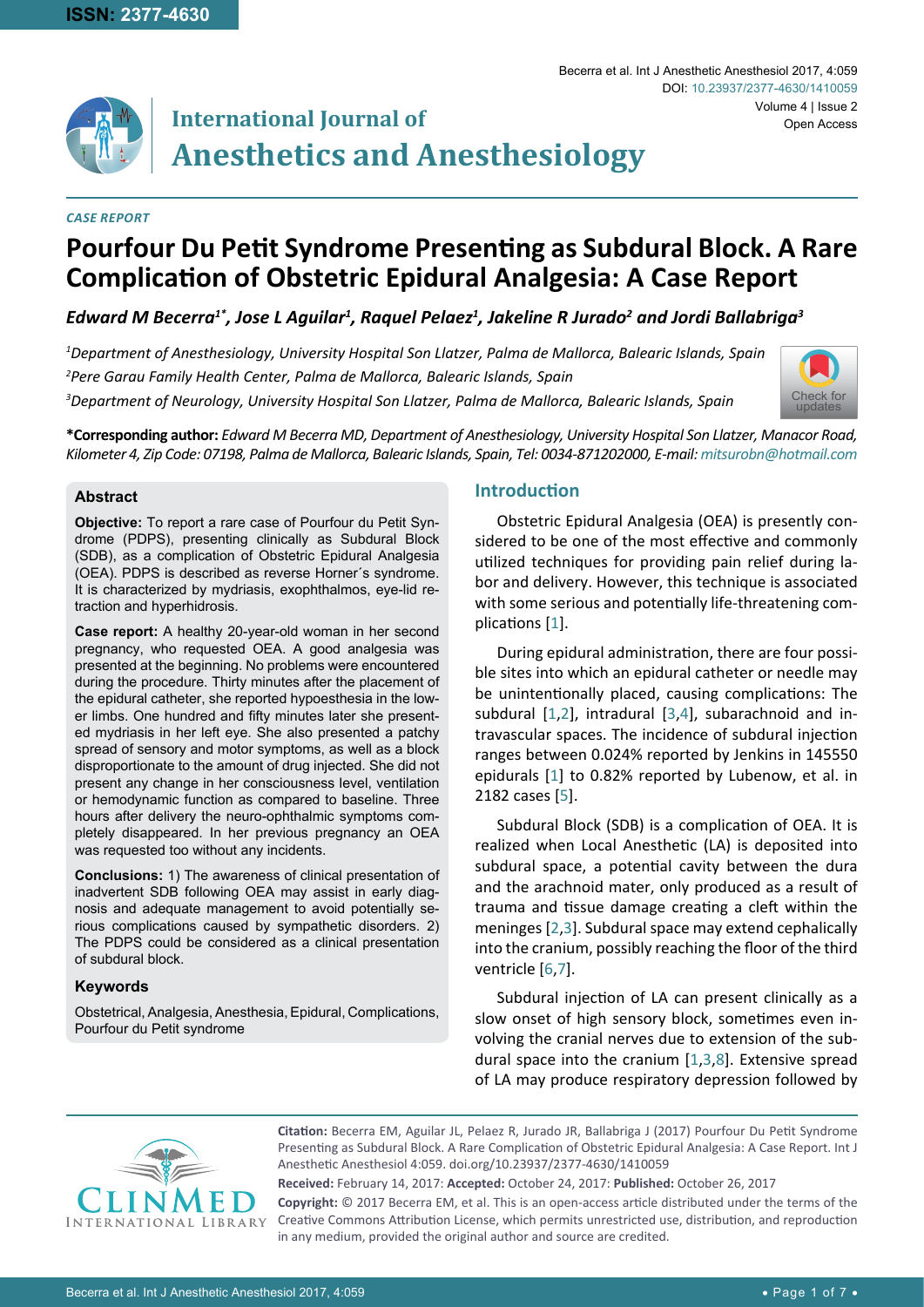apnea, unconsciousness and moderate hypotension which may persist for several hours [[6](#page-4-5),[7](#page-4-6)].

The sensory, sympathetic and motor blocks are disproportionate to the amount of drug injected. The variable clinical presentation might be explained by the anatomy of this space as well as the anatomic distribution of LA in the nerve roots when a subdural space is unintentionally created [[8](#page-5-0)]. The anterior nerve roots carry mostly motor and sympathetic nerve fibres, while sensory fibres are carried mainly within the posterior nerve roots. The subdural space has more potential capacity posteriorly and laterally, therefore a posterior subdural injection leads to slow and restricted spread of block (sensory block). Furthermore, an anterior subdural injection (LA traveling anteriorly within the subdural space) can also be associated with motor or sympathetic block [[2](#page-4-1),[5](#page-4-4),[8\]](#page-5-0).

The radiographic findings of SBD are characterized by narrow lateral columns of contrast usually ascending into the thoracic spine, with a "railroad" like appearance [[6](#page-4-5),[7](#page-4-6)].

A common clinical manifestation reported following inadvertent subdural catheterization is the Horner's syndrome, which is characterized by miosis, enophthalmos, ptosis and hemi-facial anhidrosis, caused by an inhibitory lesion in the ipsilateral cervical sympathetic chain [\[9](#page-5-1),[10](#page-5-2)].

Pourfour du Petit Syndrome (PDPS) is a rare disorder that is classically described as reverse Horner´s syndrome [[11](#page-5-3),[12](#page-5-4)]. It is characterized by mydriasis, exophthalmos, eyelid retraction and hyperhidrosis. In 1727, François Pourfour du Petit published the results of his experiments on three dogs. The first two dogs presented ocular symptoms of Horner's syndrome ipsilateral to the lesion of the vagosympathetic nerve trunk after sectioning the intercostal nerve. However, Petit is most famous for his findings observed after dissecting the intercostal nerve on each side of the third dog, which revealed mydriasis rather than miosis. This fact would be later interpreted as irritation or hyperexcitation of the sympathetic nerve chain [\[13-](#page-5-5)[16](#page-5-6)]. In 1998, Segura, et al. published a literature review, describing cases of Horner´s syndrome and it's opposite, PDPS, occurring throughout anesthesia locoregional and intensive therapy. These authors considered that PDPS can sometimes precede Horner´s syndrome. The trigger mechanisms of PDPS described by Segura, et al. included: Carotid artery puncture during the cannulation of the Internal Jugular Vein (IJV), cervical traumatism, supraclavicular brachial plexus block and extravasal loss of intravenous fluids in the neck, after central venous catheterization in the IJV [[12](#page-5-4)]. We present a case of a woman who developed PDPS as clinical manifestation of SDB after an attempted OEA. The aim of this paper is to increase the awareness of an inadvertent SDB, hence avoiding potentially serious complications and report a PDPS as a possible clinical manifestation of this complication. We could not

find any cases of PDPS presenting as SDB during the performance of OEA.

#### **Case Report**

A healthy 20-year-old (weight 80 kg, height 163 cm) in her second pregnancy was admitted to the labor ward at 41 weeks gestation in established labor. She had no known medical conditions and in her previous pregnancy an OEA was requested without any incidents. Her second gestation was also uneventful. The patient requested epidural analgesia at 3-4 cm cervical dilatation. After informed consent was obtained for epidural analgesia, the patient was monitored (blood pressure, heart rate and oxygen saturation with normal parameters) and received hydration with 500 mL of lactated Ringer's solution. The epidural technique was performed, with the patient in the sitting position. A midline approach at the L3-L4 inter space with an 18-gauge, 80 mm Tuohy needle (VYGON®) using loss-of-resistance to saline and 3.5 cm of a 20-gauge multi-orifice catheter was passed into the space. No problems were encountered during placement and no rotation of the needle was used. The patient reported no pain or paresthesia during lancing. Following negative aspiration, a dose test of 3 mL of 2.0% lidocaine without vasoconstrictor was negative for subarachnoid injection. Five minutes later, 10 mL of 0.125% levobupivacaine without opioid analgesics was administered. A blockade to T10 and good analgesia resulted; there was no change in her level of consciousness, blood pressure and heart rate. She was breathing without difficulty with an oxygen saturation of 98%. The patient was placed in a decubitus position and a continuous infusion of 0.125% levobupivacaine plus fentanyl (2 ug/mL) was started at the rate of 5 mL/h. Thirty minutes after the initiation of OEA, the patient reported hypoesthesia in the lower limbs, without motor blockade. She remained hemodynamically stable and neuro-ophthalmic evaluation was unremarkable. One hundred and fifty minutes later, the patient complained of a "strange feeling" in her lower limbs, left arm and face. On neurological examination, there was a sensory and motor block in both legs, with greater intensity in the left, and hypoesthesia and numbness in her left arm. The ophthalmic evaluation revealed anisocoria (wide mydriasis of the left eye). The direct, consensual light reaction and the pupillary near reaction were poor in the left eye. The eye movements were adequate in all directions. Accommodation was symmetrical in both eyes. There was no evidence of any exophthalmos. The facial skin was sweaty. There was no change in blood pressure and heart rate. She had acceptable labor analgesia, and an oxygen saturation of 98%. The continuous infusion of LA was stopped. A healthy infant was delivered vaginally two hundred minutes after the blockade. Unfortunately, after delivery the catheter was found to have come out, so we could not confirm radiographically the subdural placement. Six hours after the blockade, the neuro-ophthalmic symptoms completely dis-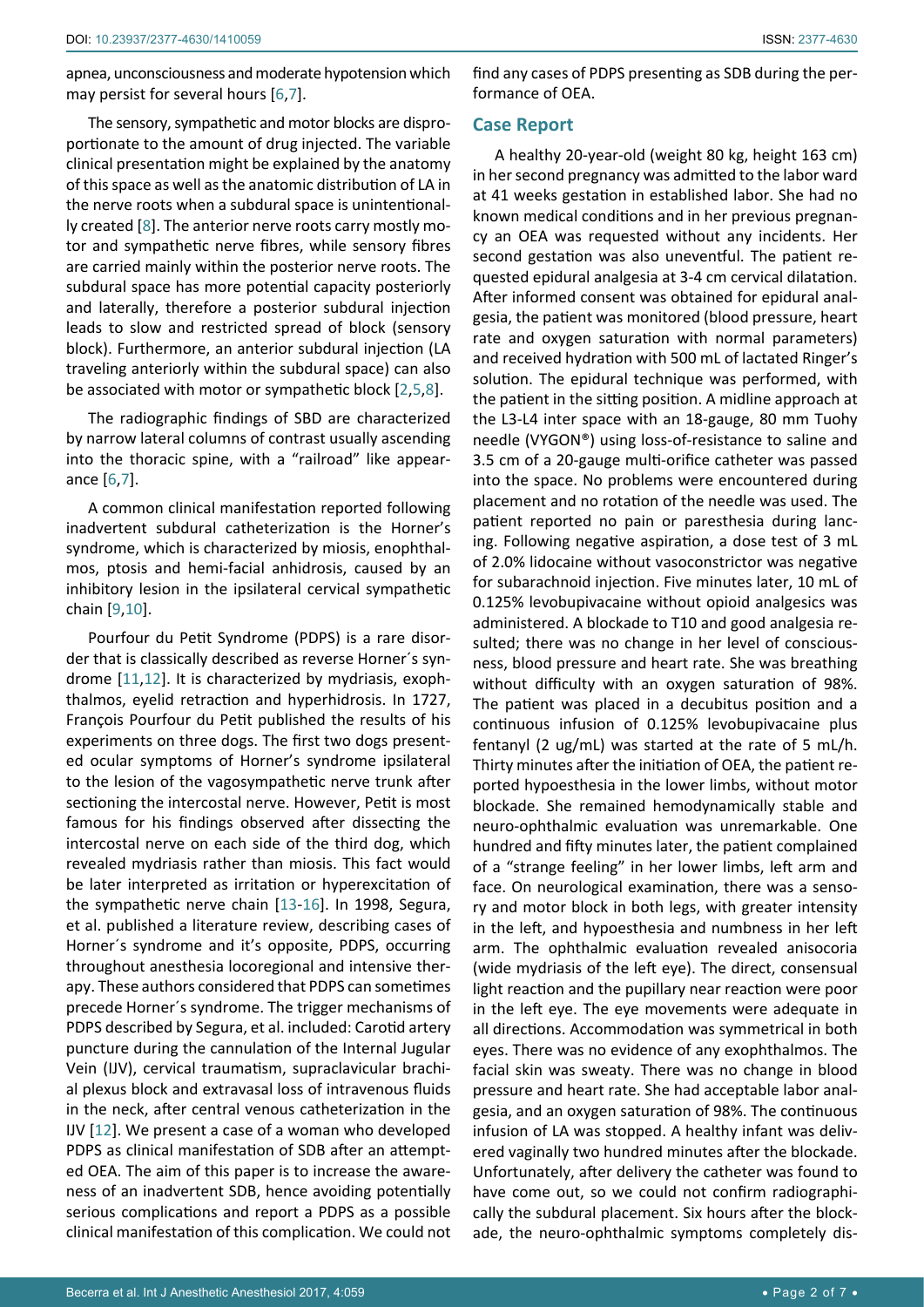<span id="page-2-0"></span>

appeared. In the post-anesthesia care unit, the patient was monitored for more than twelve hours without any evidence of change in her consciousness level, ventilation or hemodynamic function when compared with her baseline. The follow-up blood and urine analysis as well as the cranial CT were normal. The patient remained under observation for three days in the obstetrics ward. The diagnosis of SDB and PDPS was submitted based on clinical symptoms by the senior neurologist and anesthetist. The patient did not agree to have her face photographed during the onset of the symptoms.

#### **Discussion**

The mechanism by which the sympathetic system was irritated (PDPS) is similar to the mechanism of Horner's syndrome. The disruption/irritation of the oculosympathetic pathway occurs at the point where preganglionic neurons (second order) leave the spinal cord through the ventral roots on their path through the sympathetic chain to the superior cervical ganglion [[10](#page-5-2)[,12](#page-5-4),[14](#page-5-7)]. During an inadvertent dural puncture and injection of LA, the level of sympathetic denervation can extend higher than the level of somatic sensory anesthesia.

The dura mater and arachnoid layers generally act as a single unit; however, in the present case, these layers were likely pulled apart by traction force during the placement of the epidural catheter, generating a subdural space [[2\]](#page-4-1) [\(Figure 1](#page-2-0)). The clinical features of subdural injection are often characterized by a slow onset of high sensory block (usually 10-35 min) after an apparently uneventful epidural block insertion and usually last for up to two hours, followed by a full recovery [[1](#page-4-0),[3](#page-4-2),[8\]](#page-5-0). We were almost sure, that we were facing a subdural pharmacological blockade in this patient. However, due to the presence of mydriasis rather than miosis (as a manifestation of Horner's syndrome), we carried out complementary analysis, including a cranial CT scan and asked the opinion of the neurologist, to rule out other pathologies after the delivery of the baby. The neuro-ophthalmological symptoms were transient (few hours). After six months of follow-up, the neurologist diagnosed the patient with PDPS, as initially suspected.

In 2004, Collier reported some cases of accidental subdural injection after attempted lumbar epidural block, with atypical or inadequate neuraxial blocks at least initially (slow onset, restricted spread, usually low and confined to a few adjacent dermatomes, often predominantly unilateral) accompanied by pain in the back (site of puncture) or leg during the catheter insertion and injection of LA or contrast medium. This inadequate block could eventually be corrected by additional doses of LA, but with the possible risk of developing an extensive block that may be life-threatening. The radiographic findings come to light as a mass of contrast which appears to be entering the posterior subdural space, as a sausage-like mass, without any extensive circumferential or cephalad spread [[7](#page-4-6)]. Seven years later, in 2011, Collier published an anatomical study which described an intradural space (artefactual space among the concentric laminas that compose the dura mater) and related these atypical presentations of SDB described above with intradural blocks [[4](#page-4-3)].

We believe our case was an inadvertent epidural catheter placement in the subdural space ([Figure 1](#page-2-0)) rather than intradural space. The patient presented a good analgesia from the beginning of the procedure without pain in the back or leg, during the catheter insertion and injection of LA; no additional doses of LA were needed. In this patient clinical diagnosis of SDB was determined following the criteria of Lubenow, et al. [\[5\]](#page-4-4) and the four step diagnostic algorithm proposed by Hoftman and Ferrante [[17](#page-5-8)]. The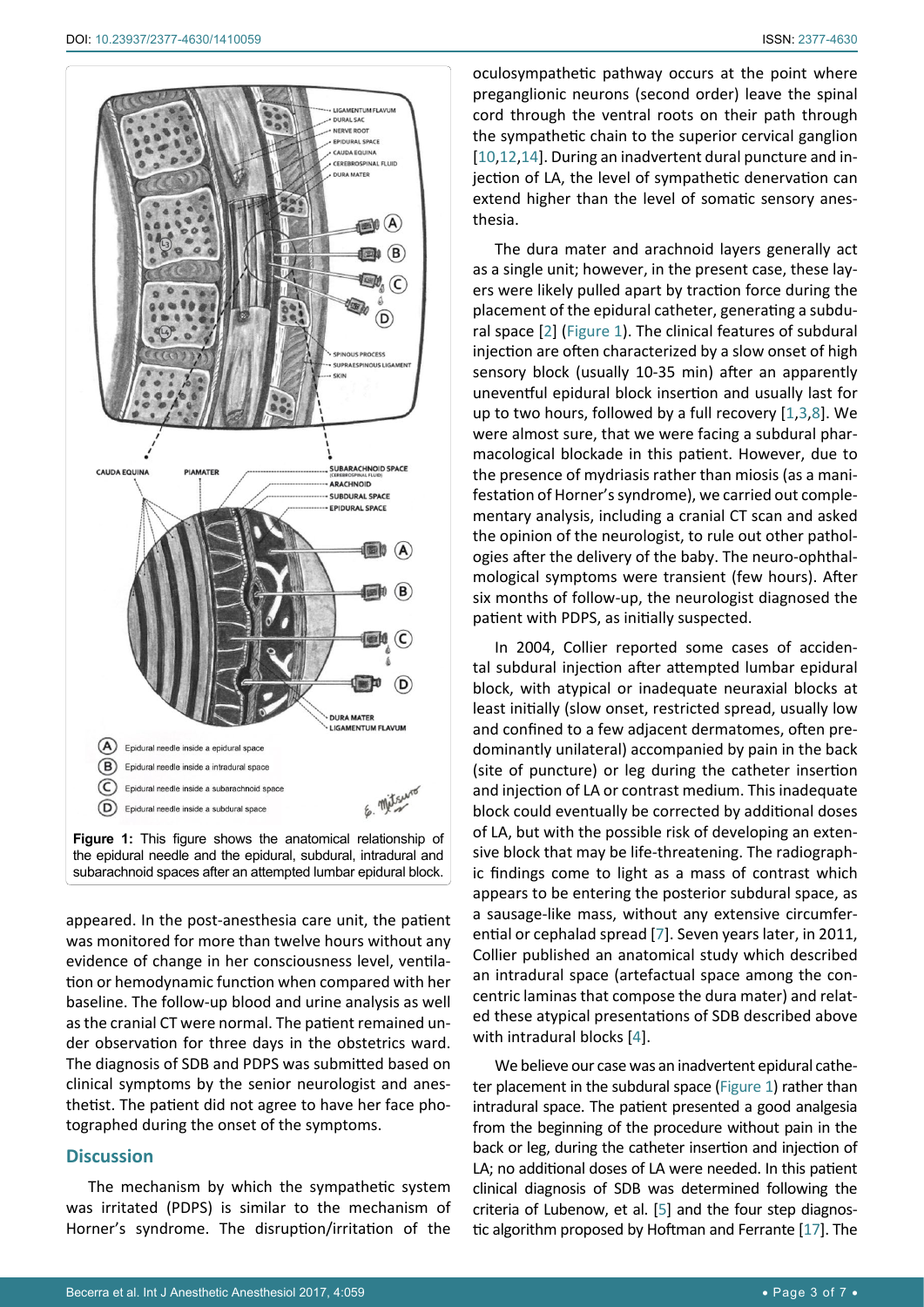<span id="page-3-0"></span>

| Table 1: Literature Review (LR): Case Reports (CR) of Pourfour du Petit Syndrome (PDPS). |                                                                     |                               |                  |                                                            |                               |                    |  |  |  |  |
|------------------------------------------------------------------------------------------|---------------------------------------------------------------------|-------------------------------|------------------|------------------------------------------------------------|-------------------------------|--------------------|--|--|--|--|
|                                                                                          | Principal author Journal. Year; Vol (No): Pp Type of study Patient: |                               | S/A              | <b>Trigger of PDPS</b>                                     | Group                         | EOS:<br>T/P/D      |  |  |  |  |
| Boudiba A [18]                                                                           | Ann Fr Med Urgence.<br>2015;5: 246-248                              | Case Report                   | Man/36           | Neck trauma by gunshot                                     | Trauma                        | Deceased           |  |  |  |  |
| Villalba Martinez<br>G, et al. [19]                                                      | Turk Neurosurg. 2015;25(4):<br>666-669                              | Case Report                   |                  | Woman/43 Surgical position, cause<br>of CA dissection      | Anesthetic<br>procedure       | Transient          |  |  |  |  |
| Fouz-Rosón N,<br>et al. [20]                                                             | Med Clin (Barc).<br>2015;145(4): 181-182                            | CR (LTTE)                     | Man/50           | Lung mucinous<br>adenocarcinoma                            | Neoplasm                      | Permanent          |  |  |  |  |
| Van Denmark<br>KM, et al. [21]                                                           | Reg Anesth Pain Med.<br>2014;39(5): 440                             | CR (LTTE)                     |                  | Woman/17 After supraclavicular<br>catheter discontinuation | Anesthetic<br>procedure       | Transient          |  |  |  |  |
| al. [22]                                                                                 | Collongues N, et Headache. 2014;54(2): 373-<br>377                  | Case Report                   |                  | Woman/38 Recurrent facial pain<br>associated               | Other<br>medical<br>condition | $T -$<br>Recurrent |  |  |  |  |
| al. [23]                                                                                 | Santhosh MC, et Saudi J Anaesth. 2013;7(2):<br>203-204              | Case Report                   | Man/24           | After interscalene block                                   | Anesthetic<br>procedure       | Transient          |  |  |  |  |
| Balik V, et al.<br>$[24]$                                                                | Clin Neurol Neurosurg.<br>2013;115(7): 849-852                      | $CR$ ( $LR$ )                 | Man/66           | Redistribution of SSH<br>to the spinal subdural<br>space   | Other<br>medical<br>condition | Deceased           |  |  |  |  |
| al. [25]                                                                                 | De Souza RB, et Journal of Pediatric<br>Neurology. 2013;11: 189-191 | Case Report                   | Man/16           | Traumatic pseudo-<br>aneurysm of the Internal<br>CA        | Trauma                        | Transient          |  |  |  |  |
| Marín-Lambíes<br>C, et al. [26]                                                          | J Neuroophthalmol.<br>2012;32(4): 348-349                           | Case Report                   | Woman/45         | Cervical vertebral<br>anomaly                              | Other<br>medical<br>condition | $T -$<br>Recurrent |  |  |  |  |
| Kedous S, et al.<br>[27]                                                                 | J Tun ORL. 2012;28: 61-63                                           | Case Report                   | Man/37           | Cervico-mediastinal<br>cellulitis                          | Other<br>medical<br>condition | P (PRAS)           |  |  |  |  |
| Merola C, et al.<br>[28]                                                                 | Rev Arg Res Cir. 2012;17(1):<br>41-43                               | Case Report                   | Man/23           | Cervicofacial injury by<br>firearm                         | Trauma                        | No.<br>reported    |  |  |  |  |
| Zhang D [29]                                                                             | Chin J Lung Cancer.<br>2012;15(1): 62-64                            | Case Report                   | Man/60           | Lung cancer                                                | Neoplasm                      | No.<br>reported    |  |  |  |  |
| Manso R [30]                                                                             | J Neurol. 2012;259(Suppl 1):<br>S221                                | CR (22 <sup>nd</sup><br>MENS) | Man/38           | Nodular thyroid<br>hyperplasia                             | Other<br>medical<br>condition | P (PRAS)           |  |  |  |  |
| Boros MJ,<br>Wysong ST [31]                                                              | Ear Nose Throat J.<br>2011;90(9): 431-433                           | Case Report                   |                  | Woman/44 After resection of a<br>cervical schwannoma       | Surgical<br>procedure         | Transient          |  |  |  |  |
| Martinez-<br>Ramirez S, et al.<br>$[32]$                                                 | Case Rep Neurol. 2010;2(2):<br>$ 96-100$                            | Case Report                   | Man/63           | Thyroid carcinoma                                          | Neoplasm                      | Permanent          |  |  |  |  |
| Mattes D, et al.<br>$[33]$                                                               | J Neurol Neurosurg<br>Psychiatry. 2009;80(1): 69                    | CR (Neurolog<br>picture)      | Man/15           | Following tumour surgery Surgical<br>of the mandible       | procedure                     | Permanent          |  |  |  |  |
| Aron J,<br>Chatterjee D [34] 1616                                                        | Anesth Analg. 2007;104(6):                                          | CR (LTTE)                     | Man /1 (17<br>m) | After CVC of right IJV                                     | Anesthetic<br>procedure       | Transient          |  |  |  |  |
| Kara M, et al.<br>$[35]$                                                                 | Eur J Cardiothorac Surg.<br>2004;26(2): 456-458                     | Case Report                   | W/49;<br>M/56    | Both cases after traffic<br>accidents                      | Trauma                        | T(RAS)             |  |  |  |  |
| Aouba A, et al.<br>36                                                                    | Rev Med Interne. 2003<br>Apr;24(4): 261-265                         | Case Report                   | Woman/67         | Metastatic esophageal<br>carcinoma                         | Neoplasm                      | Deceased           |  |  |  |  |
| Inzelberg R, et<br>al. [37]                                                              | Neurology. 2000;55(12):<br>1934-1935                                | Case Report                   |                  | Woman/68 Aortic and carotid<br>dissection                  | Other<br>medical<br>condition | Deceased           |  |  |  |  |
| Kawano Y, et al.<br>[38]                                                                 | Rinsho Shinkeigaku.<br>1999;39(7): 731-734                          | Case Report                   | Woman/31         | Hemifacial atrophy after<br>traffic accident               | Trauma                        | T (RASGB)          |  |  |  |  |
| Díaz Espejo CE,<br>et al. [39]                                                           | Neurologia. 1998;13(3): 145-<br>147                                 | Case Report                   | Man/35           | Chondrosarcoma of the<br>first right rib                   | Neoplasm                      | T (RAS)            |  |  |  |  |
| Avellanal M, et<br>al. [40]                                                              | Intensive Care Med.<br>1996;22(10): 1090-1092                       | Case Report                   | Man/19           | Traffic accident: Severe<br><b>CET</b>                     | Trauma                        | Transient          |  |  |  |  |
| Byrne $P$ [41]                                                                           | J Neurol Neurosurg<br>Psychiatry. 1990;53(11):<br>1014              | CR (LTTE)                     | Man/41           | After left parotidectomy<br>for mixed parotid tumor        | Surgical<br>procedure         | Transient          |  |  |  |  |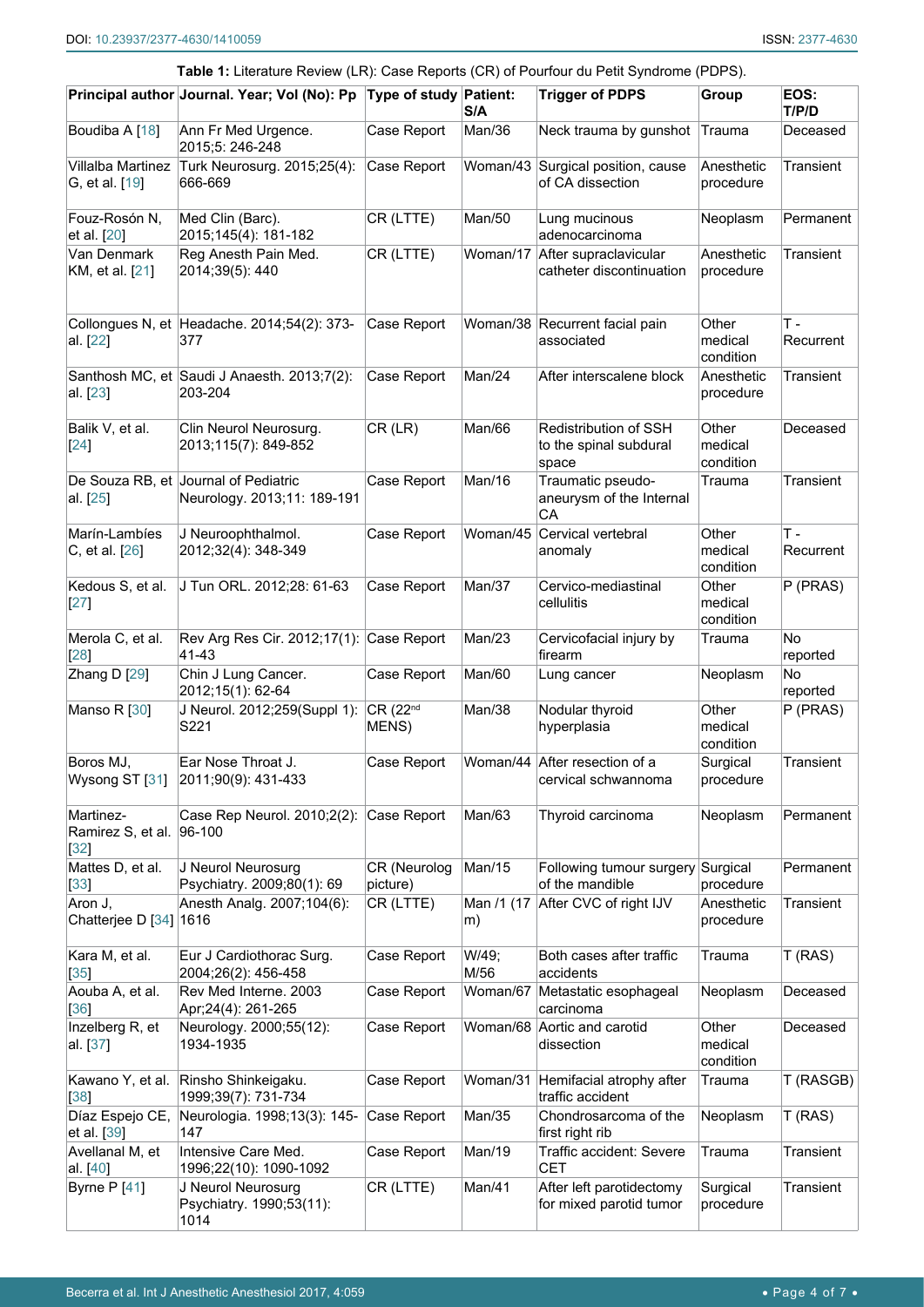| Vrints J, et al.<br>[42]  | Acta Anaesthesiol Belg.<br>1989;40(1): 85-86                 | Case Report  | Man/26   | Extravasal loss of IV<br>fluids in the neck, after<br>CVC in the IJV                         | Anesthetic<br>procedure       | Transient          |
|---------------------------|--------------------------------------------------------------|--------------|----------|----------------------------------------------------------------------------------------------|-------------------------------|--------------------|
| Serra J, et al.<br>$[43]$ | Thorax. 1986;41(3): 217-218 Case Report                      |              | Man/8    | Interruption of the aortic<br>arch (Type B)                                                  | Other<br>medical<br>condition | P (PRAS)           |
| Large M, et al.<br>$[44]$ | Ann Fr Anesth Reanim.<br>1984;3(3): 232-234                  | Case Report  | Man/33   | Supraclavicular brachial<br>plexus block                                                     | Anesthetic<br>procedure       | P (PR)             |
| Teeple E, et al.<br>[45]  | Anesthesiology. 1981;55(5):<br>591-592                       | Case Report  | Woman/38 | Direct non-penetrating<br>injury to the cervical<br>sympathetic chain and<br>brachial plexus | Trauma                        | Transient          |
|                           | Forestner JE [46] Anesthesiology. 1980<br>May:52(5): 438-439 | Case Report  | Woman/59 | CA puncture during<br>cannulation of the IJV                                                 | Anesthetic<br>procedure       | Transient          |
| Nappi G, et al.<br>[47]   | <b>Riv Patol Nerv Ment.</b><br>1976;96(6): 354-362           | Case Report  | Woman/52 | Intracranial aneurysms<br>(CA and vertebrobasilar)                                           | Other<br>medical<br>condition | $T -$<br>recurrent |
| Cole M, et al.<br>[11]    | J Thorac Cardiovasc Surg.<br>1970;59(4): 603-606             | Case Reports | Man/57   | Lung squamous cell<br>carcinoma                                                              | Neoplasm                      | Transient          |
|                           |                                                              |              | Man/65   | Large cell carcinoma of<br>the lung                                                          | Neoplasm                      | Deceased           |

S/A: Sex/Age (years old); Trigger of PDPS: Trigger mechanism of Pourfour du Petit Syndrome; LTTE: Letter to the Editor; SSH: Supratentorial Subdural Hematoma; EOS: Evolution of Ophthalmologic Symptoms; T/P/D: Transient/Permanent/Deceased; PRAS: Partial Regression after Surgery; CA: Carotid Artery; 22<sup>nd</sup> MENS: 22<sup>nd</sup> Meetings of the European Neurological Society; LR: Literature Review; CR: Case Reports; PDPS: Pourfour du Petit Syndrome; IJV: Internal Jugular Vein; CET: Cranio-encephalic Trauma; CVC: Central Venous Catheterization; RAS: Regression after Surgery; RASGB: Regression after Stellate Ganglion Block; PRAS: Partial Regression after Surgery; PR: Partial Regression.

major criteria of Lubenow include: 1) A negative aspiration test, and 2) Unexpected extensive sensory block, and minor criteria: 1) A delayed onset, by 10 minutes or more, of a sensory or motor nerve block, 2) A variable motor block, and 3) Sympatholysis out of proportion to the administered dose of LA. A subdural injection should be considered if both of the major criteria and at least one minor criterion are present [[5](#page-4-4)]. Hoftman and Ferrante´s diagnostic algorithm consists of four steps. First, the physician determines whether the block is presumed to be the epidural or subarachnoid space, based on the tactile feel during the insertion of the needle and the presence or absence of cerebrospinal fluid. Second, dermatomal spread is assessed as excessive, restricted or neither. Third, minor criteria such as onset greater than 20 minutes, cardiovascular stability, motor sparing, patchy or asymmetrical spread of blockage, respiratory failure and cranial involvement are applied. Finally, after applying the data set provided by Hoftman and Ferrante, the diagnostic algorithm could detect subdural injection with different sensitivities [[17](#page-5-8)].

The PDPS is a rare disorder that is classically described as reverse Horner´s syndrome [[11](#page-5-3),[12](#page-5-4)]. It is produced by the irritation or hyperexcitation of the sympathetic nerve chain [[13-](#page-5-5)[16](#page-5-6)]. We conducted a review in the databases, Embase, Pubmed, Web of Science and Google Scholar, on studies published from January 1970 to July 2016, to know what was written about this syndrome. Cases with a medical history of migraine or benign episodic unilateral mydriasis were excluded. We found thirty five articles describing PDPS, three were historical reviews [\[13](#page-5-5)-[15\]](#page-5-33), one was an analysis of case reports [[12](#page-5-4)] and thirty one were case reports ([Table 1](#page-3-0), including their cited sources).

To our knowledge, no case of PDPS has previously been reported as a complication of OEA. The PDPS could be considered as a clinical presentation of subdural block. This article aims to increase awareness of inadvertent subdural block, and also noted that the awareness of the symptoms of PDPS could support earlier detection of sympathetic disorders.

The present case presents two limitations: 1) It was not possible to confirm radiographically the placement of the catheter in subdural space. 2) The patient did not allow us to take photos to appreciate her ophthalmological alterations.

#### **References**

- <span id="page-4-0"></span>1. [Jenkins JG \(2005\) Some immediate serious complications of](https://www.ncbi.nlm.nih.gov/pubmed/15627537)  [obstetric epidural analgesia and anaesthesia: A prospective](https://www.ncbi.nlm.nih.gov/pubmed/15627537)  [study of 145,550 epidurals. Int J Obstet Anesth 14: 37-42.](https://www.ncbi.nlm.nih.gov/pubmed/15627537)
- <span id="page-4-1"></span>2. [Reina MA, Casasola ODL, Lopez A, Andres JA De, Mora](https://www.ncbi.nlm.nih.gov/pubmed/11916810)  [M, et al. \(2002\) The origin of the spinal subdural space:](https://www.ncbi.nlm.nih.gov/pubmed/11916810)  [ultrastructure findings. Anesth Analg 94: 991-995.](https://www.ncbi.nlm.nih.gov/pubmed/11916810)
- <span id="page-4-2"></span>3. [Collier CB \(2010\) The intradural space: The fourth place to go](https://www.ncbi.nlm.nih.gov/pubmed/19945856)  [astray during epidural block. Int J Obstet Anesth 19: 133-141.](https://www.ncbi.nlm.nih.gov/pubmed/19945856)
- <span id="page-4-3"></span>4. [Collier CB, Reina MA, Prats-Galino A, Maches F \(2011\) An](https://www.ncbi.nlm.nih.gov/pubmed/22165355)  [anatomical study of the intradural space. Anaesth Intensive](https://www.ncbi.nlm.nih.gov/pubmed/22165355)  [Care 39: 1038-1042.](https://www.ncbi.nlm.nih.gov/pubmed/22165355)
- <span id="page-4-4"></span>5. [Lubenow T, Keh-Wong E, Kristof K, Ivankovich O, Ivankov](https://www.ncbi.nlm.nih.gov/pubmed/3341567)[ich AD \(1988\) Inadvertent subdural injection: A complica](https://www.ncbi.nlm.nih.gov/pubmed/3341567)[tion of an epidural block. Anesth Analg 67: 175-179.](https://www.ncbi.nlm.nih.gov/pubmed/3341567)
- <span id="page-4-5"></span>6. [Collier CB \(1992\) Accidental subdural block: four more cases](https://www.ncbi.nlm.nih.gov/pubmed/1317680)  [and a radiographic review. Anaesth Intensive Care 20: 215-225.](https://www.ncbi.nlm.nih.gov/pubmed/1317680)
- <span id="page-4-6"></span>7. [Collier CB \(2004\) Accidental subdural injection during at](https://www.ncbi.nlm.nih.gov/pubmed/14727278)[tempted lumbar epidural block may present as a failed or](https://www.ncbi.nlm.nih.gov/pubmed/14727278)  [inadequate block: radiographic evidence. Reg Anesth Pain](https://www.ncbi.nlm.nih.gov/pubmed/14727278)  [Med 29: 45-51.](https://www.ncbi.nlm.nih.gov/pubmed/14727278)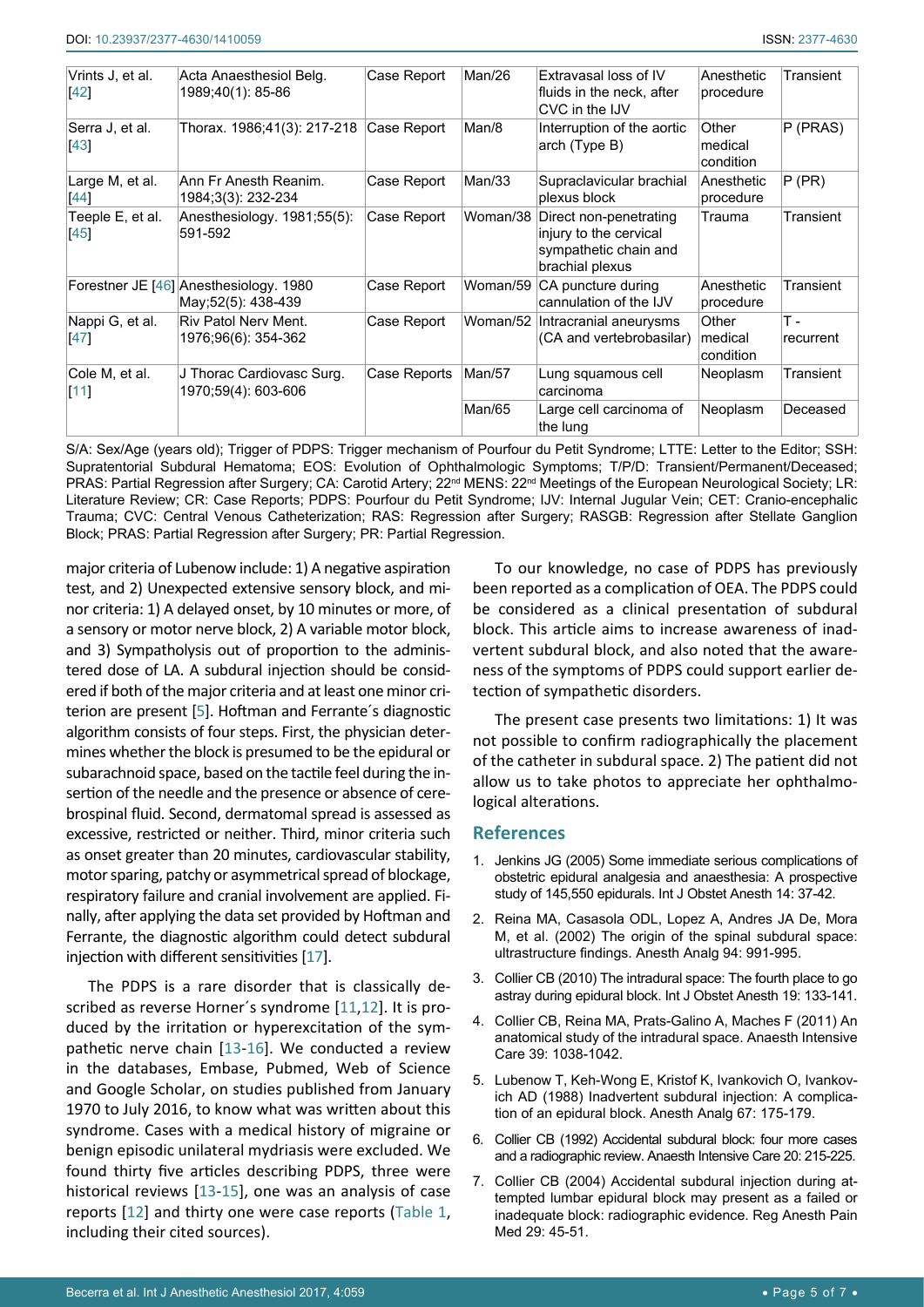- <span id="page-5-0"></span>8. [Agarwal D, Mohta M, Tyagi A, Sethi AK \(2010\) Subdural](https://www.ncbi.nlm.nih.gov/pubmed/20191772)  [block and the anaesthetist. Anaesth Intensive Care 38: 20-](https://www.ncbi.nlm.nih.gov/pubmed/20191772) [26.](https://www.ncbi.nlm.nih.gov/pubmed/20191772)
- <span id="page-5-1"></span>9. [De la Gala F, Reyes A, Avellanal M, Baticón P, González-](https://www.ncbi.nlm.nih.gov/pubmed/17270429)[Zarco LM \(2007\) Trigeminal nerve palsy and Horner's syn](https://www.ncbi.nlm.nih.gov/pubmed/17270429)[drome following epidural analgesia for labor: a subdural](https://www.ncbi.nlm.nih.gov/pubmed/17270429)  [block? Int J Obstet Anesth 16: 180-182.](https://www.ncbi.nlm.nih.gov/pubmed/17270429)
- <span id="page-5-2"></span>10. [Biousse V, Guevara RA, Newman NJ \(1998\) Transient](https://www.ncbi.nlm.nih.gov/pubmed/9818887)  [Horner's syndrome after lumbar epidural anesthesia. Neu](https://www.ncbi.nlm.nih.gov/pubmed/9818887)[rology 51: 1473-1475.](https://www.ncbi.nlm.nih.gov/pubmed/9818887)
- <span id="page-5-3"></span>11. [Cole M, Berghuis J \(1970\) The reverse Horner syndrome. J](https://www.ncbi.nlm.nih.gov/pubmed/5439369)  [Thorac Cardiovasc Surg 59: 603-606.](https://www.ncbi.nlm.nih.gov/pubmed/5439369)
- <span id="page-5-4"></span>12. [Segura P, Speeg-Schatz C, Wagner JM, Kern O \(1998\)](https://www.ncbi.nlm.nih.gov/pubmed/9750809)  [Claude Bernard-Horner syndrome and its opposite, Pour](https://www.ncbi.nlm.nih.gov/pubmed/9750809)[four du Petit syndrome, in anesthesia and intensive care.](https://www.ncbi.nlm.nih.gov/pubmed/9750809)  [Ann Fr Anesth Reanim 17: 709-724.](https://www.ncbi.nlm.nih.gov/pubmed/9750809)
- <span id="page-5-5"></span>13. [Abbas A, Manjila S, Singh M, Belle V, Chandar K, et al.](https://www.ncbi.nlm.nih.gov/pubmed/26280826)  [\(2015\) Johann Friedrich Horner and the Repeated Discov](https://www.ncbi.nlm.nih.gov/pubmed/26280826)[ery of Oculosympathoparesis: Whose Syndrome Is It? Neu](https://www.ncbi.nlm.nih.gov/pubmed/26280826)[rosurgery 77: 486-491.](https://www.ncbi.nlm.nih.gov/pubmed/26280826)
- <span id="page-5-7"></span>14. [Amonoo-Kuofi HS \(1999\) Horner's syndrome revisited:](https://www.ncbi.nlm.nih.gov/pubmed/10462732)  [With an update of the central pathway. Clin Anat 12: 345-](https://www.ncbi.nlm.nih.gov/pubmed/10462732) [361.](https://www.ncbi.nlm.nih.gov/pubmed/10462732)
- <span id="page-5-33"></span>15. [Soria ED, Fine EJ \(1993\) On Dalton's cat: The history of the](https://www.ncbi.nlm.nih.gov/pubmed/11618463)  [cervical sympathetic syndrome. J Hist Neurosci 2: 303-313.](https://www.ncbi.nlm.nih.gov/pubmed/11618463)
- <span id="page-5-6"></span>16. [Best AE \(1969\) Pourfour du Petit's experiments on the ori](https://www.ncbi.nlm.nih.gov/pubmed/4890046)[gin of the sympathetic nerve. Med Hist 13: 154-174.](https://www.ncbi.nlm.nih.gov/pubmed/4890046)
- <span id="page-5-8"></span>17. [Hoftman NN, Ferrante FM \(2009\) Diagnosis of unintention](https://www.ncbi.nlm.nih.gov/pubmed/19258982)[al subdural anesthesia/analgesia: Analyzing radiographi](https://www.ncbi.nlm.nih.gov/pubmed/19258982)[cally proven cases to define the clinical entity and to devel](https://www.ncbi.nlm.nih.gov/pubmed/19258982)[op a diagnostic algorithm. Reg Anesth Pain Med 34: 12-16.](https://www.ncbi.nlm.nih.gov/pubmed/19258982)
- <span id="page-5-9"></span>18. [Boudiba A \(2015\) Pourfour Du Petit syndrome following](https://link.springer.com/article/10.1007/s13341-015-0552-5)  [ballistic neck traumatism. Ann Fr Med Urgence 5: 246-248.](https://link.springer.com/article/10.1007/s13341-015-0552-5)
- <span id="page-5-10"></span>19. [Villalba Martinez G, Navalpotro Gomez I, Serrano Perez L,](https://www.ncbi.nlm.nih.gov/pubmed/26242349)  [Gonzalez Ortiz S, Fernández-Candil JL, et al. \(2015\) Surgical](https://www.ncbi.nlm.nih.gov/pubmed/26242349)  [position, cause of extracranial internal carotid artery dissec](https://www.ncbi.nlm.nih.gov/pubmed/26242349)[tion, presenting as Pourfour Du Petit syndrome: Case Report](https://www.ncbi.nlm.nih.gov/pubmed/26242349)  [and Literature Review. Turk Neurosurg 25: 666-669.](https://www.ncbi.nlm.nih.gov/pubmed/26242349)
- <span id="page-5-11"></span>20. [Fouz-Rosón N, Luque-Crespo E, Pavón-Masa M, Monte](https://www.ncbi.nlm.nih.gov/pubmed/25702283)[mayor-Rubio T \(2015\) Pourfour du Petit syndrome in a pa](https://www.ncbi.nlm.nih.gov/pubmed/25702283)[tient with lung mucinous adenocarcinoma. Med Clin \(Barc\)](https://www.ncbi.nlm.nih.gov/pubmed/25702283)  [145: 181-182.](https://www.ncbi.nlm.nih.gov/pubmed/25702283)
- <span id="page-5-12"></span>21. [Van Demark KM, Nicholas TA, Ahlers JM, Adams JJ, Bur](https://www.ncbi.nlm.nih.gov/pubmed/25140511)[ton BR, et al. \(2014\) Pourfour du Petit syndrome after su](https://www.ncbi.nlm.nih.gov/pubmed/25140511)[praclavicular catheter discontinuation. Reg Anesth Pain](https://www.ncbi.nlm.nih.gov/pubmed/25140511)  [Med 39: 440.](https://www.ncbi.nlm.nih.gov/pubmed/25140511)
- <span id="page-5-13"></span>22. [Collongues N, Labouret P, Speeg C, De Seze J \(2014\) A](https://www.ncbi.nlm.nih.gov/pubmed/23700978)  [case of recurrent facial pain associated with a Pourfour du](https://www.ncbi.nlm.nih.gov/pubmed/23700978)  [Petit syndrome: A new entity? Headache 54: 373-377.](https://www.ncbi.nlm.nih.gov/pubmed/23700978)
- <span id="page-5-14"></span>23. [Jkd Santhosh MC, Pai RB, Rao RP \(2013\) Pourfour Du Pe](https://www.ncbi.nlm.nih.gov/pmc/articles/PMC3737702/)[tit syndrome after interscalene block. Saudi J Anaesth 7:](https://www.ncbi.nlm.nih.gov/pmc/articles/PMC3737702/)  [203-204.](https://www.ncbi.nlm.nih.gov/pmc/articles/PMC3737702/)
- <span id="page-5-15"></span>24. [Balik V, Kolembus P, Svajdler M, Sulla I, Vaverka M, et al.](http://www.sciencedirect.com/science/article/pii/S0303846712004854)  [\(2013\) A case report of rapid spontaneous redistribution of](http://www.sciencedirect.com/science/article/pii/S0303846712004854)  [acute supratentorial subdural hematoma to the entire spi](http://www.sciencedirect.com/science/article/pii/S0303846712004854)[nal subdural space presenting as a Pourfour du Petit Syn](http://www.sciencedirect.com/science/article/pii/S0303846712004854)[drome and review of the literature. Clin Neurol Neurosurg](http://www.sciencedirect.com/science/article/pii/S0303846712004854)  [115: 849-852.](http://www.sciencedirect.com/science/article/pii/S0303846712004854)
- <span id="page-5-16"></span>25. [De Souza RB, De Aguiar GB, Daniel JW, Conti MLM, Veiga](http://content.iospress.com/articles/journal-of-pediatric-neurology/jpn00615)  [JCE \(2013\) Pourfour du Petit syndrome caused by traumat](http://content.iospress.com/articles/journal-of-pediatric-neurology/jpn00615)[ic pseudo-aneurysm of the internal carotid artery. Journal of](http://content.iospress.com/articles/journal-of-pediatric-neurology/jpn00615)

<span id="page-5-17"></span>[Pediatric Neurology 11: 189-191.](http://content.iospress.com/articles/journal-of-pediatric-neurology/jpn00615)

- 26. [Marín-Lambíes C, España-Gegori E, Gallego-Pinazo R,](https://www.ncbi.nlm.nih.gov/pubmed/22801354)  [Climent-Vallano L, Muelas N, et al. \(2012\) Pourfour du Petit](https://www.ncbi.nlm.nih.gov/pubmed/22801354)  [Syndrome Associated With a Cervical Vertebral Anomaly.](https://www.ncbi.nlm.nih.gov/pubmed/22801354)  [J Neuroophthalmol 32: 348-349.](https://www.ncbi.nlm.nih.gov/pubmed/22801354)
- <span id="page-5-18"></span>27. [S Kedous, H Chahed, M Ennaili, R Zainine, A Mediouni, et](https://www.ajol.info/index.php/jtdorl/article/view/114338)  [al. \(2012\) Le syndrome de Pourfour Du Petit: Une manifes](https://www.ajol.info/index.php/jtdorl/article/view/114338)[tation rare des cellulites cervico-mediastinales. J Tun ORL](https://www.ajol.info/index.php/jtdorl/article/view/114338)  [28: 61-63.](https://www.ajol.info/index.php/jtdorl/article/view/114338)
- <span id="page-5-19"></span>28. [Merola C, Fernández JP, Sarti L, Ferrante MS, Algieri RD](http://revista.aamrcg.org.ar/revista/v17n2/41-43.PDF)  [\(2012\) Injuries with hyperfunction of the cervical sympatic](http://revista.aamrcg.org.ar/revista/v17n2/41-43.PDF)  [by firearm missile. Rev Arg Res Cir 17: 41-43.](http://revista.aamrcg.org.ar/revista/v17n2/41-43.PDF)
- <span id="page-5-20"></span>29. [Zhang D \(2012\) Pourfour du Petit syndrome caused by](https://www.ncbi.nlm.nih.gov/pubmed/22237129)  [lung cancer and it's infrared thermal imaging: A case report.](https://www.ncbi.nlm.nih.gov/pubmed/22237129)  [Zhongguo Fei Ai Za Zhi 15: 62-64.](https://www.ncbi.nlm.nih.gov/pubmed/22237129)
- <span id="page-5-21"></span>30. Manso R (2012) Pourfour du Petit syndrome due to nodular thyroid hyperplasia. Twenty-second meeting of the European Neurological Society. J Neurol 259: S221.
- <span id="page-5-22"></span>31. [Boros MJ, Wysong ST \(2011\) Syndromes after resection](https://www.ncbi.nlm.nih.gov/pubmed/21938703)  [of a cervical schwannoma. Ear Nose Throat J 90: 431-433.](https://www.ncbi.nlm.nih.gov/pubmed/21938703)
- <span id="page-5-23"></span>32. [Martinez-Ramirez S, Roig C, Martí-Fàbregas J \(2010\)](https://www.ncbi.nlm.nih.gov/pubmed/21045936)  [Pourfour du Petit syndrome in a patient with thyroid carci](https://www.ncbi.nlm.nih.gov/pubmed/21045936)[noma. Case Rep Neurol 2: 96-100.](https://www.ncbi.nlm.nih.gov/pubmed/21045936)
- <span id="page-5-24"></span>33. [Mattes D, Mayer M, Feichtinger M, Lindner S \(2009\) A case](https://www.ncbi.nlm.nih.gov/pubmed/19091709)  [of Pourfour du Petit syndrome following tumour surgery of](https://www.ncbi.nlm.nih.gov/pubmed/19091709)  [the mandible. J Neurol Neurosurg Psychiatry 80: 69.](https://www.ncbi.nlm.nih.gov/pubmed/19091709)
- <span id="page-5-25"></span>34. [Aron J, Chatterjee D \(2007\) Transient Pourfour du Petit](http://journals.lww.com/anesthesia-analgesia/Citation/2007/06000/Transient_Pourfour_du_Petit_Syndrome.87.aspx)  [Syndrome. Anesth Analg 104: 1616.](http://journals.lww.com/anesthesia-analgesia/Citation/2007/06000/Transient_Pourfour_du_Petit_Syndrome.87.aspx)
- <span id="page-5-26"></span>35. [Kara M, Dikmen E, Akarsu C, Birol A \(2004\) Unilateral hy](https://www.ncbi.nlm.nih.gov/pubmed/15296919)[perhydrosis in Pourfour du Petit syndrome. Eur J Cardio](https://www.ncbi.nlm.nih.gov/pubmed/15296919)[thorac Surg 26: 456-458.](https://www.ncbi.nlm.nih.gov/pubmed/15296919)
- <span id="page-5-27"></span>36. [Aouba A, Der Agopian P, Genty-Le Goff I, Mutschler C,](http://europepmc.org/abstract/med/12706784)  [Janin N, et al. \(2003\) Pourfour du Petit syndrome: a rare](http://europepmc.org/abstract/med/12706784)  [aetiology of unilateral exophtalmos with mydriasis and lid](http://europepmc.org/abstract/med/12706784)  [retraction. Rev Med Interne 24: 261-265.](http://europepmc.org/abstract/med/12706784)
- <span id="page-5-28"></span>37. [Inzelberg R, Nisipeanu P, Blumen SC, Kovach I, Groisman](https://www.ncbi.nlm.nih.gov/pubmed/11134404)  [GM, et al. \(2000\) Transient unilateral mydriasis as the pre](https://www.ncbi.nlm.nih.gov/pubmed/11134404)[senting sign of aortic and carotid dissection. Neurology 55:](https://www.ncbi.nlm.nih.gov/pubmed/11134404)  [1934-1935.](https://www.ncbi.nlm.nih.gov/pubmed/11134404)
- <span id="page-5-29"></span>38. Kawano Y, Araki E, Arakawa K, Matsumono S, Yamada T, et al. (1999) A case of progressive hemifacial atrophy with Pourfour du Petit syndrome wich was successfully treated by stellate ganglion block. Rinsho Shinkeigaku 39: 731- 734.
- <span id="page-5-30"></span>39. [Diaz Espejo CE, Boto de los Bueis A, Lopez Dominguez](https://www.ncbi.nlm.nih.gov/pubmed/9608222)  [JM, Blanco Ollero A, Robledo Strauss A, et al. \(1998\) Pour](https://www.ncbi.nlm.nih.gov/pubmed/9608222)[four du Petit syndrome. Neurologia 13: 145-147.](https://www.ncbi.nlm.nih.gov/pubmed/9608222)
- <span id="page-5-31"></span>40. [Avellanal M, Fernandez-Quero L, Barrios JM, Sanchez P,](https://www.ncbi.nlm.nih.gov/pubmed/8923075)  [Navia J \(1996\) Pourfour du Petit syndrome: a case follow](https://www.ncbi.nlm.nih.gov/pubmed/8923075)[ing a traffic accident with severe cranioencephalic trauma.](https://www.ncbi.nlm.nih.gov/pubmed/8923075)  [Intensive Care Med 22: 1090-1092.](https://www.ncbi.nlm.nih.gov/pubmed/8923075)
- <span id="page-5-32"></span>41. Byrne P, Claugh C (1990) Pourfour du Petit syndrome following parotidectomy. J Neurol Neurosurg Psychiatry 53: 1014.
- <span id="page-5-34"></span>42. [Vrints J, Vanhemelrijck J, Vandermeersch E, Van Aken H](http://europepmc.org/abstract/med/2728835)  [\(1989\) Peroperative anisocoria after extravasal loss of IV](http://europepmc.org/abstract/med/2728835)  [fluids in the neck. Acta Anaesthesiol Bel 40: 85-86.](http://europepmc.org/abstract/med/2728835)
- <span id="page-5-35"></span>43. [Serra J, Soulen R, Moore R, McNicholas K \(1986\) Interrupt](https://www.ncbi.nlm.nih.gov/pubmed/3715780)[ed aortic arch associated with Pourfour du Petit syndrome.](https://www.ncbi.nlm.nih.gov/pubmed/3715780)  [Thorax 41: 217-218.](https://www.ncbi.nlm.nih.gov/pubmed/3715780)